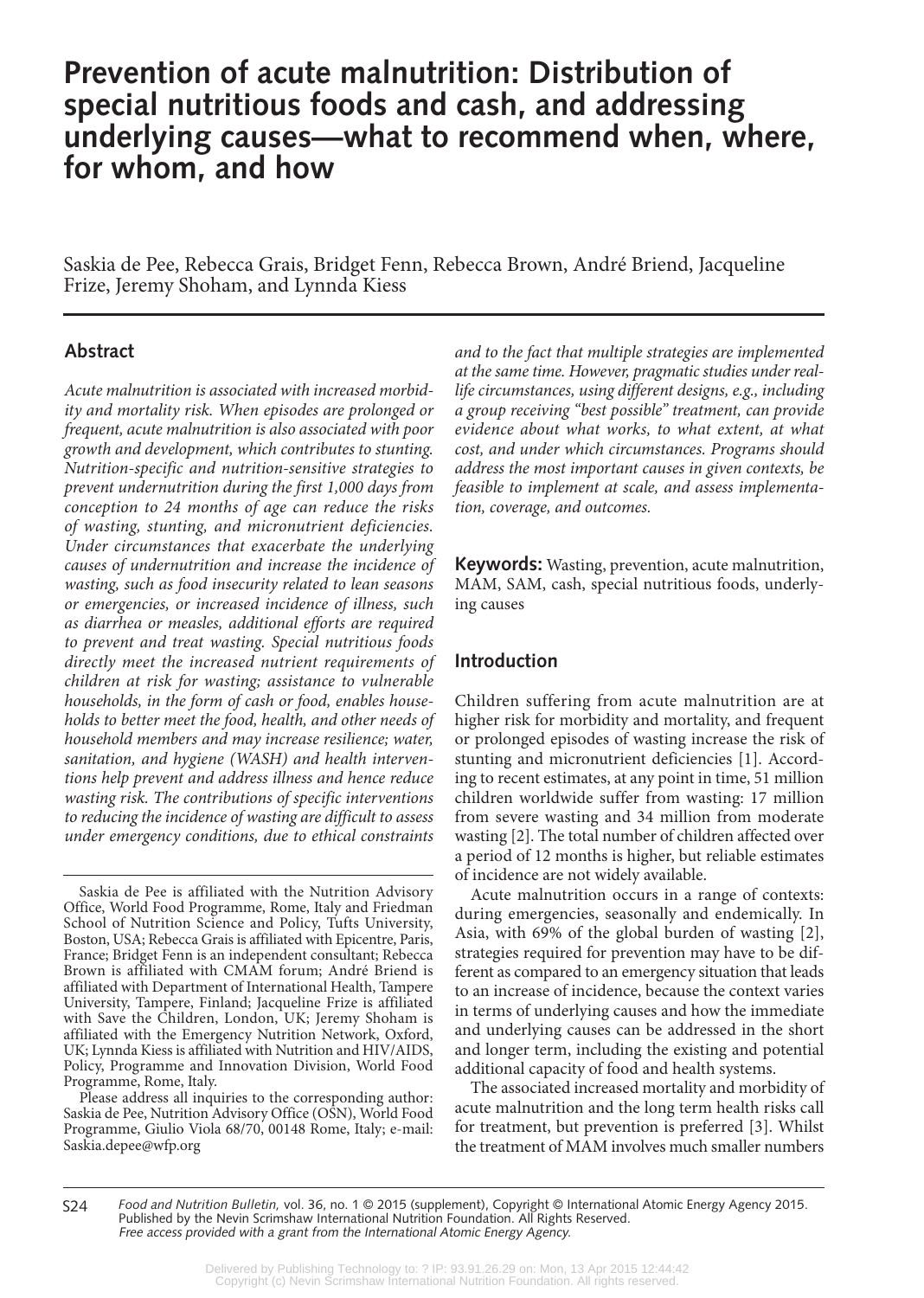than prevention, it requires identification of individual children which can overburden the capacity of the health system. Prevention on the other hand not only benefits more children, it can also build on other food and health system interventions.

This paper discusses the prevention of acute malnutrition, both from an individual-level risk and biological perspective and from a population-level and programming perspective. The role of cash interventions is discussed. The paper ends with a discussion of ways of gathering evidence on which interventions work to prevent acute malnutrition.

### **Individual-level and biological perspective**

A paper in this Supplement by Briend et al. describes the physiology of wasting and stunting and what biological processes underlie the increased risk of death among wasted children [4]. In the case where infection accompanies malnutrition, the increased risk of death is related not only to the infection but also to the loss of muscle mass. Fat stores, which are used up in cases of undernutrition without infection, may also play a role in survival and regulate bone linear growth. Children who are young, stunted, and wasted have the lowest amount of muscle mass and are therefore at highest risk for death when they suffer from infection. This may also be why low mid-upper-arm circumference (MUAC) is a better predictor of mortality than weight-for-height. Weight-for-height is more sensitive to dehydration, such as in the case of diarrhea, where dehydration causes weight loss that does not reflect loss of muscle mass [5]. Also, as z-score is a statistical concept, for every height there is a similar proportion of children with a weight  $<-2$  or  $<-3$  SD who are not all at a comparable risk of death, as the absolute muscle mass of taller, and older, children is greater. For MUAC, on the other hand, a fixed cutoff is used, which relates better to the amount of muscle mass and identifies a greater proportion of younger children who are below the cutoff [6].

#### **Population-level perspective**

Strategies to ensure good nutrition during the critical window of opportunity from conception to 2 years of age are considered the first line of prevention against undernutrition, including wasting.

In addition to this first line of prevention, strategies can be employed when the risk of a particular form of undernutrition, such as wasting, increases or its prevalence or incidence reaches above a specific cutoff point. Such a situation could, for example, exist in a population with a high prevalence of stunting when food insecurity increases, causing dietary quality to decline

further, while at the same time the rainy season causes malaria incidence to peak, so that the risk of illness and wasting among young children markedly increases, which needs to be mitigated using specific measures.

In essence, any intervention to ensure optimal nutrition or to reduce the risk of undernutrition, including wasting, needs to address, directly or indirectly, the direct causes of malnutrition: i.e., dietary intake, which needs to provide a large variety of up to 40 nutrients in adequate amounts [7], and prevention of illness, which increases nutrient needs, lowers dietary intake (anorexia), and leads to loss of muscle mass and ultimately death. Where the prevalence of stunting, wasting, and/or anemia, as indicators of micronutrient deficiencies, is high, irrespective of context, one or both of these direct causes need to be better addressed, directly through nutrition-specific interventions and/ or indirectly through nutrition-sensitive interventions. It is important to note that the pathway to prevention of malnutrition from nutrition-sensitive interventions, which address the basic or underlying causes of malnutrition, goes through a change in one or both of these two direct causes of malnutrition.

As also emphasized very strongly by the Scaling Up Nutrition (SUN) Movement, prevention of malnutrition requires multi-sectoral action. This also applies to prevention of wasting, whether under stable, development conditions or in emergencies. This is challenging, also operationally, and particularly when operating under difficult circumstances that require immediate action.

## **Current programming practice**

Reviews by Jimenez and Stone-Jimenez [8] and Mucha [9] undertaken with the Community-Based Management of Acute Malnutrition (CMAM) Forum found that many nutrition-specific and nutrition-sensitive interventions have been employed with the aim of preventing acute malnutrition, often within a broader strategy to prevent undernutrition as a whole; from food- or health-based interventions, to programs aimed at strengthening the position of women and the caregiving environment. Nutrition-specific interventions include supplementary feeding as well as support to pregnant women, infants, and young children: i.e., the nine "proven" interventions presented by the 2008 *Lancet* Series [10]. Nutrition-sensitive interventions include improving food security and livelihoods; water, sanitation, and hygiene (WASH); early childhood development; and positive caregiving. The reviews found that both nutrition-specific and nutritionsensitive interventions are important to prevent acute malnutrition, and highlighted, among others, the importance of maternal nutrition for prevention of small-for-gestational age births and hence reducing the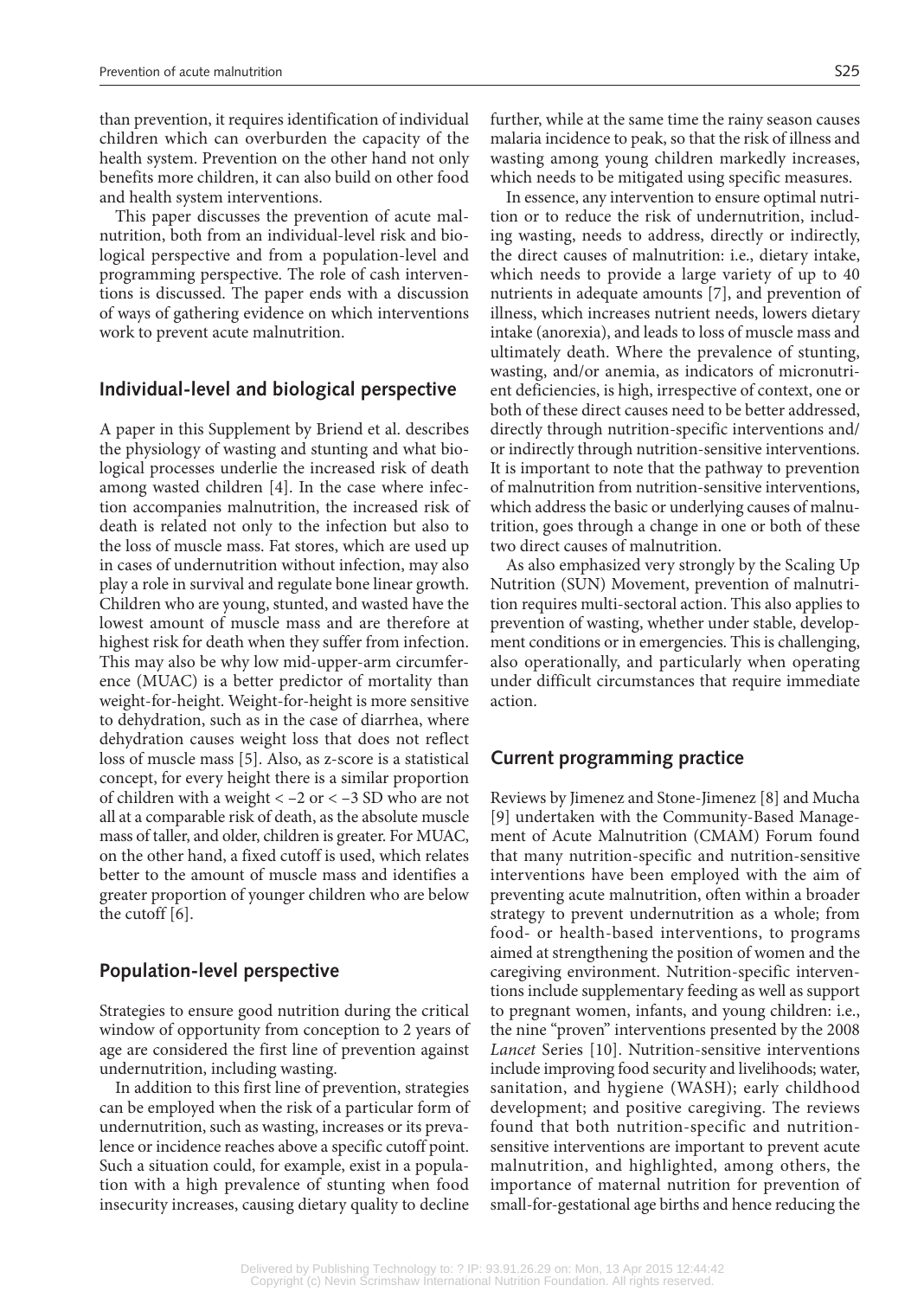risk of both wasting and stunting and related morbidity and mortality in the first 2 years of life, the importance of WASH because of the impact of diarrhea and poor hygiene on wasting, and the need for "improving the condition of women" so that they are able to provide adequate care for their children.

Although prevention of death related to wasting has traditionally been a major focus in humanitarian responses, it is now realized that the 1,000-days window for prevention of undernutrition is short and undernutrition has lifelong consequences, and that the risk of death is also high among stunted children. Emergency response operations therefore increasingly aim at ensuring adequate nutrition for vulnerable groups in order to prevent different forms of undernutrition and the associated increased risks of morbidity and mortality in the short- and longer-term.

Programming that exclusively focuses on the prevention of acute malnutrition, as opposed to the prevention of undernutrition during the 1,000-days window, is implemented when and where the incidence of acute malnutrition is high or the risk of an increase in incidence is high. Emergencies and seasonal factors, including lean seasons, exacerbate existing nutrition problems as well as the underlying causes of undernutrition, which increases the risk of wasting and other forms of undernutrition.

The MAM Decision Tool, Product Sheet and Guidance Note that the Global Nutrition Cluster's MAM Task Force (created in March 2011) produced is a guide to the design of an appropriate emergency response to address MAM [11]. The choice is to either implement treatment of MAM, prevent acute malnutrition, or both, based on the prevalence and incidence of MAM and SAM, as well as the risk of deterioration of the situation (aggravating factors).

A global MAM mapping, carried out in 2013 by the World Food Programme (WFP) and Valid, showed that many different food, health, and other interventions are implemented (unpublished). Many prevention programs included either a form of blanket feeding, mostly with special nutritious foods, or distribution of cash or vouchers. Blanket supplementary feeding programs (BSFP) were operational in 44 countries in 2013, reaching 7 million children. Coverage of BSFP programs varies. The WFP's target for coverage by these programs is 70%. There is an increase in focus on other, more nutrition-sensitive interventions that could help prevent acute malnutrition (see also the discussion of cash interventions below). BSFP programs are also used as a platform to also deliver other, nutrition-sensitive, interventions such as health and WASH interventions. Greater emphasis has been placed on preparing for transition, from emergency to development operations (and vice-versa), by ensuring that multi-sectoral responses are built on, or integrated with, existing systems and that these systems are prepared for the

possibility of being scaled-up (or down). With such adaptable systems in place, it is possible to intervene earlier when the nutritional situation deteriorates.

### **Debate: Cash to prevent acute malnutrition?**

A recent paper published results of a longitudinal cohort study of nonmalnourished children in Niger, where households with children under 5 years of age received a monthly unconditional cash transfer equivalent to 38 euros per month provided by Save the Children-UK [12]. The children belonged to households that were classified as poor or very poor using Household Economy Approach methodologies (approximately 70% of the households in the area). The authors reported that 80% to 90% of the transfer was spent on food, and different improvements in underlying causes of malnutrition were observed, including living standards, food security, and women's empowerment. It was also found that children already had a relatively low weight-for-height z-score when the lean season started. Despite the mentioned improvements, a decline in the physical health of mothers (self reported) and their children was found. As the study used a before–after design with no control group, attribution of the improved weight-for-height z-score to the cash intervention cannot be made, and the probable pathways are unclear. An important lesson is that research, and programme design in general, needs to consider and monitor the pathways through which impacts are likely to take place, otherwise reasons for observed changes of nutritional status may remain unclear.

There are arguments pro and con to using cash transfers for the prevention of acute malnutrition. Conditional cash transfers (CCTs) used in social protection programs are quite different from cash transfers in an emergency. In the case of the latter, the transfer typically takes place during a few months only, when vulnerability is high, which has an impact on how the money will be used; the transfers are usually not implemented together with a human capacity investment component; and the context in terms of how the money can be used and what other services are provided, such as education, preventive health services, etc., is also very different. Cash transfers in an emergency response use, as much as possible, robust targeting methods and criteria for receiving the cash transfer. The transfers can be conditional or unconditional, meaning cash recipients may be free to spend the money on whatever they wish, or be limited (using a voucher mechanism) to using it for program-specific activities such as to improve their shelter, obtain seeds and tools for agricultural activities or buy nutrient rich foods to complement their basic food ration.

The procash arguments focus on the facts that the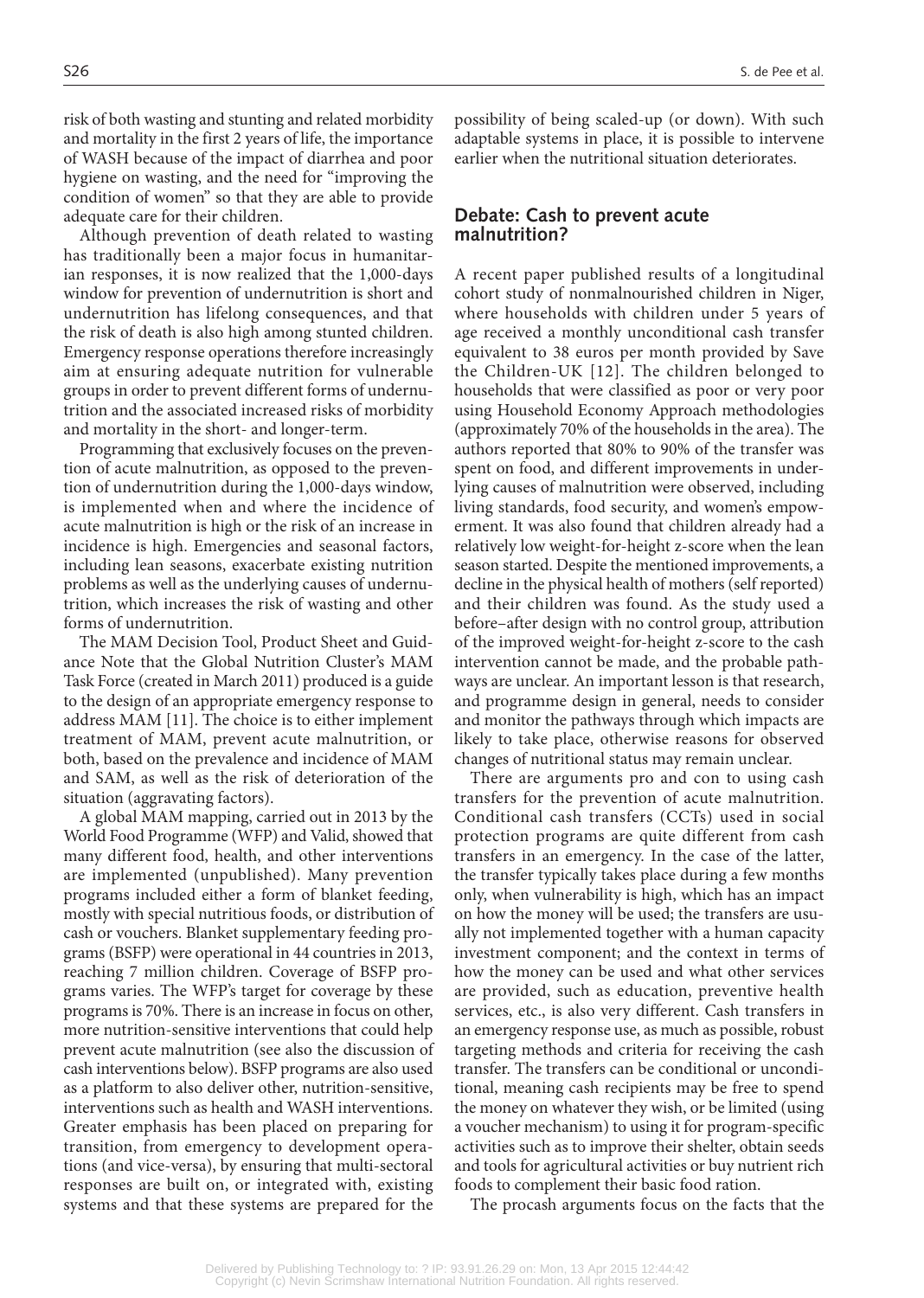underlying causes of acute malnutrition need to be addressed and that cash can play an important role in that. For example, income from cash transfers may be used to create more sustainable household assets, which may have a longer-lasting impact in preventing acute malnutrition and reducing vulnerability to shocks as well as freeing up time for caregiving. Moreover, distribution of cash respects the autonomy of households to decide on how to best meet their needs. In many contexts, cash transfers may need to be integrated with interventions from other sectors, such as health and WASH, in order to effectively reduce the risk of acute malnutrition in infants and young children. This requires very clear targeting criteria, setting the value of the cash transfer and the duration of the transfer as well as identifying the additional nutrition sensitive interventions that need to be in place to achieve the desired nutritional result. In the case of the Save the Children programme in Niger, the cash transfer was originally designed to be accompanied by increased health activities, but this related component could not be funded, so the cash intervention was limited to addressing the food intake related causes of malnutrition in the context and less able to address the disease related causes.

There are strong arguments in favor of "no cash for specific nutrition outcomes." Epicentre, Médecins sans Frontières (MSF), the WFP and the Ministry of Public Health, Niger, published a study that was conducted during the lean season in Niger in which households with a child aged 6 to 23 months received either a special nutritious food (Super Cereal Plus [SC+] or Plumpy'Sup or Plumpy'Doz), cash (43 euros per month), special nutritious food plus cash (38 euros per month), or special nutritious food plus a household food basket [13]. Forty-eight villages were randomized to one of seven intervention groups, and standard health services were provided in all villages by Forum Santé Niger (FORSANI) in collaboration with MSF. The incidence of acute malnutrition was lowest in the groups that received both special nutritious food and household support in the form of cash or food support. The incidence in the groups with either special nutritious food only or cash only was comparable. These results indicate that improving nutrient intake, one of the direct causes of undernutrition, is very important and can be successfully achieved when households are provided with specific nutritious foods.

When cash is provided to achieve a specific nutrition outcome in a particular target group, the question to be asked is whether cash transfers can achieve the same nutritious outcomes in young children as direct provision of special nutritious foods [14]. In the case of cash, the outcome depends on the nutritional quality of the foods that are available for purchase locally, the choices households make to acquire these foods that are usually more expensive than the family

staple, and the quantity of these foods that the specific child consumes. It is likely that some of the impact of cash observed in the Langendorf et al. study [13] was through some improvement of the underlying causes, such as health care service utilization, hygiene and time available for caring practices. However, the cost of the intervention, including programming and distribution, was approximately four times higher in the cash-only group than in the special nutritious food-only groups, whereas the incidence of wasting was comparable [13]. The combination of the two interventions was the most effective (1.7–2.5 times lower incidence) but was also the most costly.

When considering cash versus special nutritious foods, it is important to note that cash transfers are a form of social protection that is provided to the most vulnerable households and can be designed to meet various specific needs in humanitarian contexts, whereas blanket provision of special nutritious foods serves the purpose of ensuring that nutritionally vulnerable groups, such as young children, better meet their nutrient requirements. The number of children at risk for acute malnutrition and hence in need of special nutritious food is much larger than the number of households that would be eligible for, or, considering available resources, could be provided with, an income transfer based on vulnerability, such as households with a high dependency ratio or an adult with a chronic illness. Therefore, separate criteria should be used to determine eligibility for one or both of these interventions.

Cash transfers are being used to respond to humanitarian responses more and more widely, with most cash interventions aimed at improving food security and shelter. The decision to provide cash over in-kind food rations or building materials is usually based on sound market analysis (i.e., can cash be spent?). The concerns over the risk of diversion of cash has contributed to more robust monitoring systems to track delivery and use of cash transfers which have also set the bar higher for monitoring of programs using in-kind goods. The evidence for using general household assistance, whether in the form of cash or a household food ration consisting of, for example, cereals, pulses, oil, and salt for nutrition-specific outcomes in vulnerable groups is less convincing and it is unlikely that a cash transfer or other form of general household assistance by itself will ever have the desired nutrition outcome in an emergency. Instead cash transfers should be considered a form of household support that requires additional interventions to prevent acute malnutrition in specific target groups.

Furthermore, in order to prevent acute malnutrition, good quality, easily accessible health care is very important and a non-negotiable component of an essential package of services to be provided. Thus, distribution of special nutritious foods, in conjunction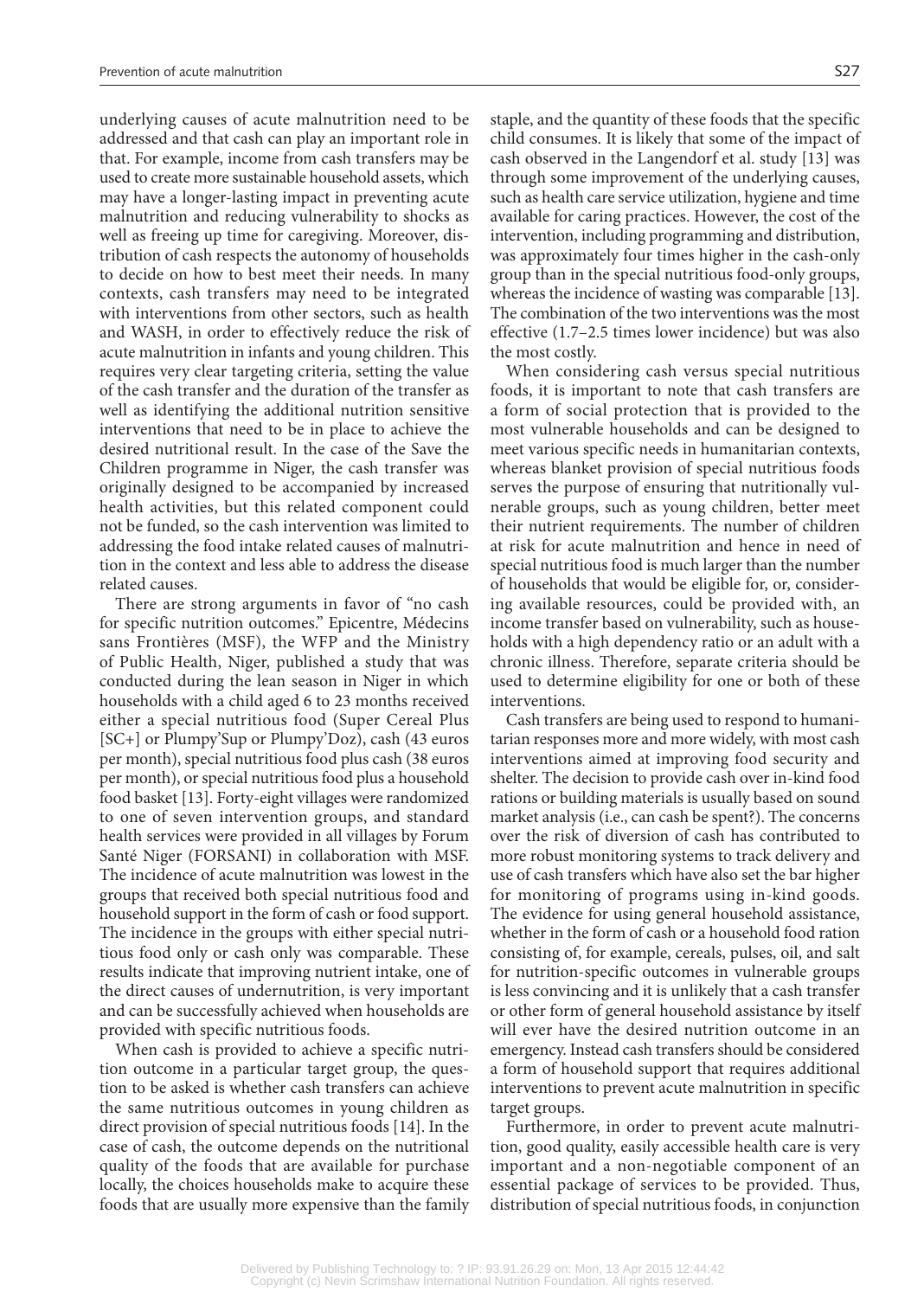with household support, such as cash, for the most vulnerable, should remain key pillars of emergency interventions for preventing an increase in malnutrition and related morbidity and mortality.

## **How to evaluate preventive interventions in emergencies**

In emergencies, the choice of interventions should be guided by evidence of what works. However, conducting studies in emergencies is challenging, both from a practical and from a design point of view, as interventions cannot be withheld under these circumstances, and interventions are implemented as part of a package of services, which makes it difficult to assess the impact of any specific intervention on its own [13, 15]. There are different opinions about which evidence "counts" for application in humanitarian situations, with some relying on randomized controlled trials, as the best quality and only reliable evidence, others pointing to the very large number of patients successfully treated in specific programs, and others also taking historical and observational studies into account. These divides are not helpful. There is an urgent need for pragmatic studies that are conducted under real-life programming circumstances involving integrated packages, study interventions that can be implemented at scale, randomize to the extent possible, track program implementation pathways, use appropriate indicators, and adequately acknowledge and discuss context [15, 16]. Evidence of impact of an intervention on nutrition in one context may not necessarily apply to other contexts.

There is an example of complementary designs of three separate studies that were conducted in Niger in subsequent years to assess the impact of different blanket interventions for prevention of acute malnutrition [13, 17, 18]. All three were nested in very large programs that provided health and nutrition interventions. One was a randomized trial, another was observational in design, and the third analyzed program experience. These subsequent studies in the same area using different designs enabled a triangulation of findings that aided the build-up of evidence to inform program design. Other possibilities are to include comparison with a historical group or with a group that receives the "best possible" intervention package in order to assess to what extent a more feasible, less resource intense, intervention package compares to such an 'ideal'

### **References**

1. Black RE, Victora CG, Walker SP, Bhutta ZA, Christian P, de Onis M, Ezzati M, Grantham-McGregor S, Katz J, Martorell R, Uauy R; Maternal and Child Nutrition Study Group. Maternal and child undernutrition and intervention that would not be practical for large scale implementation.

The choice of interventions for programming should be guided by what is likely to have an impact; it should fit to context in the sense that it addresses the main direct and underlying causes of undernutrition in the specific context; it should be capable of being implemented at scale, given the infrastructure, the capacity of health and food systems, etc.; and it should have a good benefit–cost ratio. In order to contribute to the evidence base, it is important to monitor and document program implementation, coverage, and outcomes in order to continue to build evidence and experience about what works, to what extent, at what cost, and under which circumstances.

## **Conclusions**

Prevention of acute malnutrition requires addressing, directly or indirectly, the two immediate causes of malnutrition, by ensuring that nutrient requirements are being met by a diverse diet and/or special nutritious foods and by preventing and treating illness and by strengthening care practices. Where this is not adequately achieved, as attested by a high prevalence of undernutrition (stunting, wasting, and/or micronutrient deficiencies), and where the prevalence or incidence of acute malnutrition is high or increasing, additional measures are required to prevent a worsening of wasting prevalence and incidence.

Depending on the context, either the efforts for prevention of undernutrition, including both nutritionspecific and nutrition-sensitive interventions, and applied across the 1,000-days window of opportunity, need to be increased in a way that can be sustained over a relatively long period of time, and/or specific more temporary measures need to be implemented during the period that risk is high or specific interventions can be implemented, such as in the case of a response to an emergency or a lean season. Interventions that address direct causes of undernutrition have a higher benefit–cost ratio, especially in the short term, whereas interventions that address underlying causes can make a good contribution, provided that they achieve substantial change in one or both of the direct causes of undernutrition, and potentially also provide protection for future periods of heightened risk.

overweight in low-income and middle-income countries. Lancet 2013;382:427–51.

2. UNICEF/WHO/World Bank. Levels and trends in child malnutrition: UNICEF-WHO-The World Bank Joint